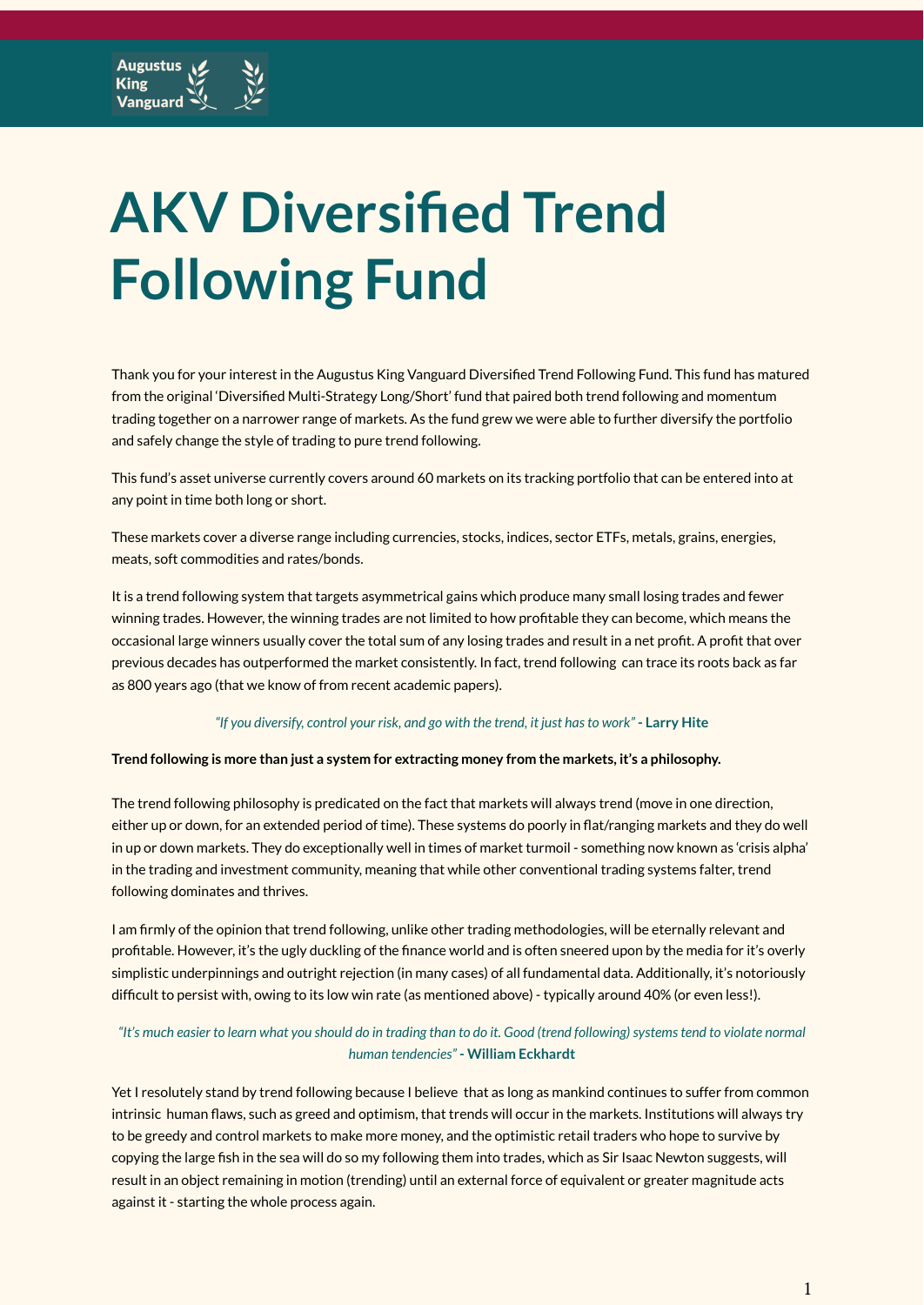

As such, the markets are continually acted upon by humans and underpinned by emotion. Thus, they are hardwired to repeat themselves ad infinitum with the same patterns that they have ever since the first trades of agricultural commodities hundreds (if not thousands of years ago).



*Greed, Fear and Predictable Human Behaviour.*

As with all trading systems, trend following is not perfect, due to its low win rate. However, the broadly diversified nature of a balanced trend following portfolio, that can trade both long and short, means that when some markets zig, others will zag, which smoothes the equity curve and reduces potentially stressful drawdowns that many buy and hold systems will produce - resulting in the decimation of vast swathes of lazy pension funds, funds that are built to be profited from by the managers, not the pension holders.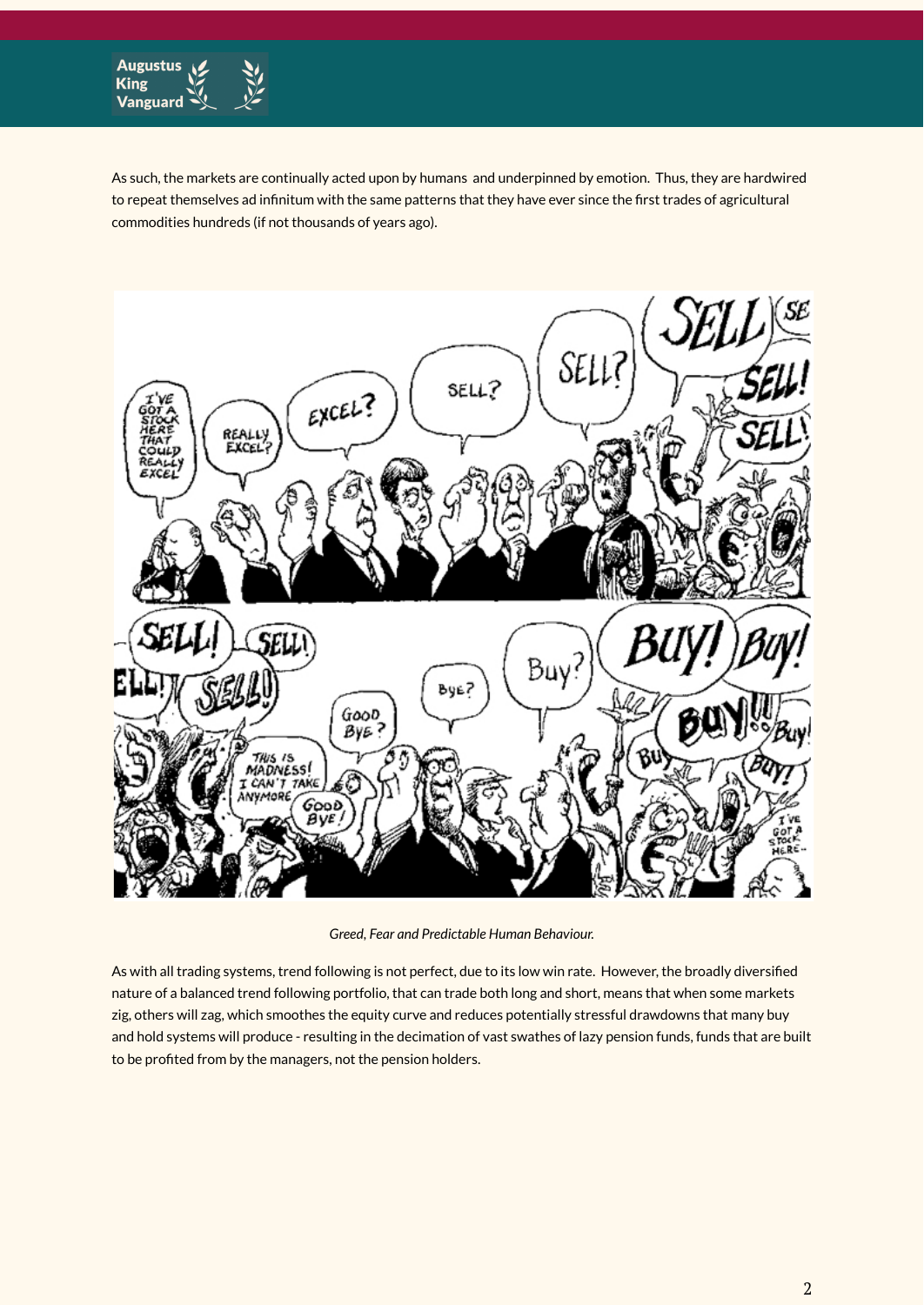



Trend following aims to capture the meat of the trend movement, it doesn't try to predict the top or bottom.

That's not to say drawdowns aren't possible, of course they are, as with any investment strategy, it's a natural, and healthy side effect of being involved in the markets. However, the times where trend following systems reap the rewards far outweigh the periods of drawdown.

This fund is 100% systematised, although manually managed (as opposed to automated). This means that there are strict binary rules that dictate when we get in and out of the market, as well as how we size our positions and manage risk. There is zero discretionary input and all decisions are made entirely using the price of the markets, as opposed to reacting to news or fundamental factors.

#### *"Markets are never wrong, but opinions often are"* **- Jesse Livermore**

Here's a look at what a typical portfolio of open positions would look like. There aren't many hedges against inflation. However, a diversified trend following strategy would certainly be at the top of most successful money manager's lists.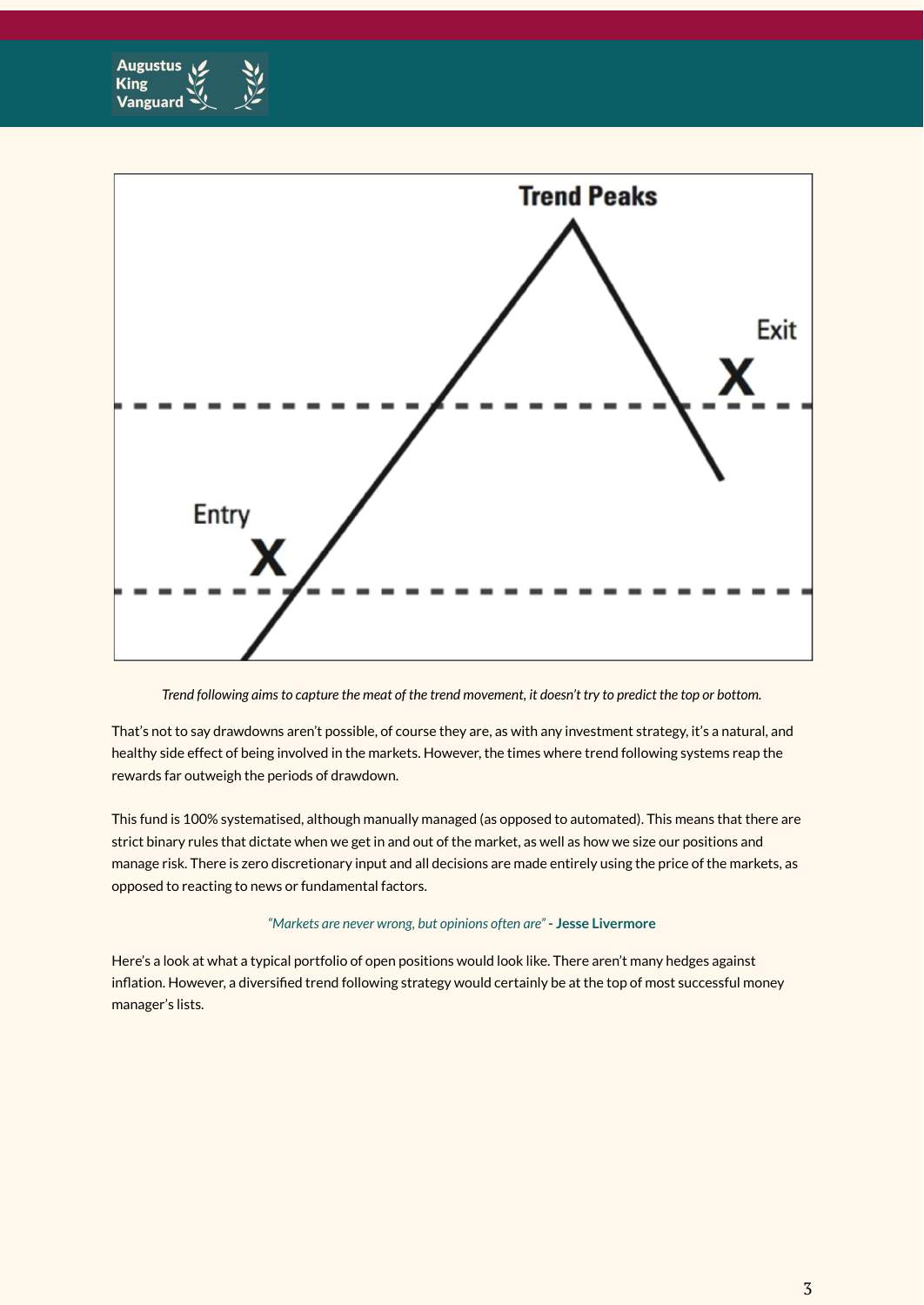



#### **Currencies**

NZD/CAD, EUR/CHF, GBP/USD, USD/RUB, AUD/USD, USD/MXN, EUR/JPY

#### **Energies**

US Crude, Brent Crude, London Gas Oil, Heating Oil, No Lead Gasoline, Natural Gas

#### **Metals**

Palladium, Zinc, Aluminium, Nickel, Iron Ore, Lead, Copper, Platinum, Gold, Silver

#### **Grains**

Oats, Corn, Chicago Wheat, Rough Rice

#### **Soft Commodities**

Live Cattle, Orange Juice, Crude Palm Oil, London Cocoa, NY Cocoa, NY Cotton, London Sugar, Lumber, Coffee Arabica, Coffee Robusta, Soybeans, Soybean Oil.

#### **Sector ETFs and Fixed Income**

Autonomous Tech and Robotics Industry, CRISPR, Emerging Markets, REITs, SPDR Barclays Treasury Bonds, Cannabis Industry, Blockchain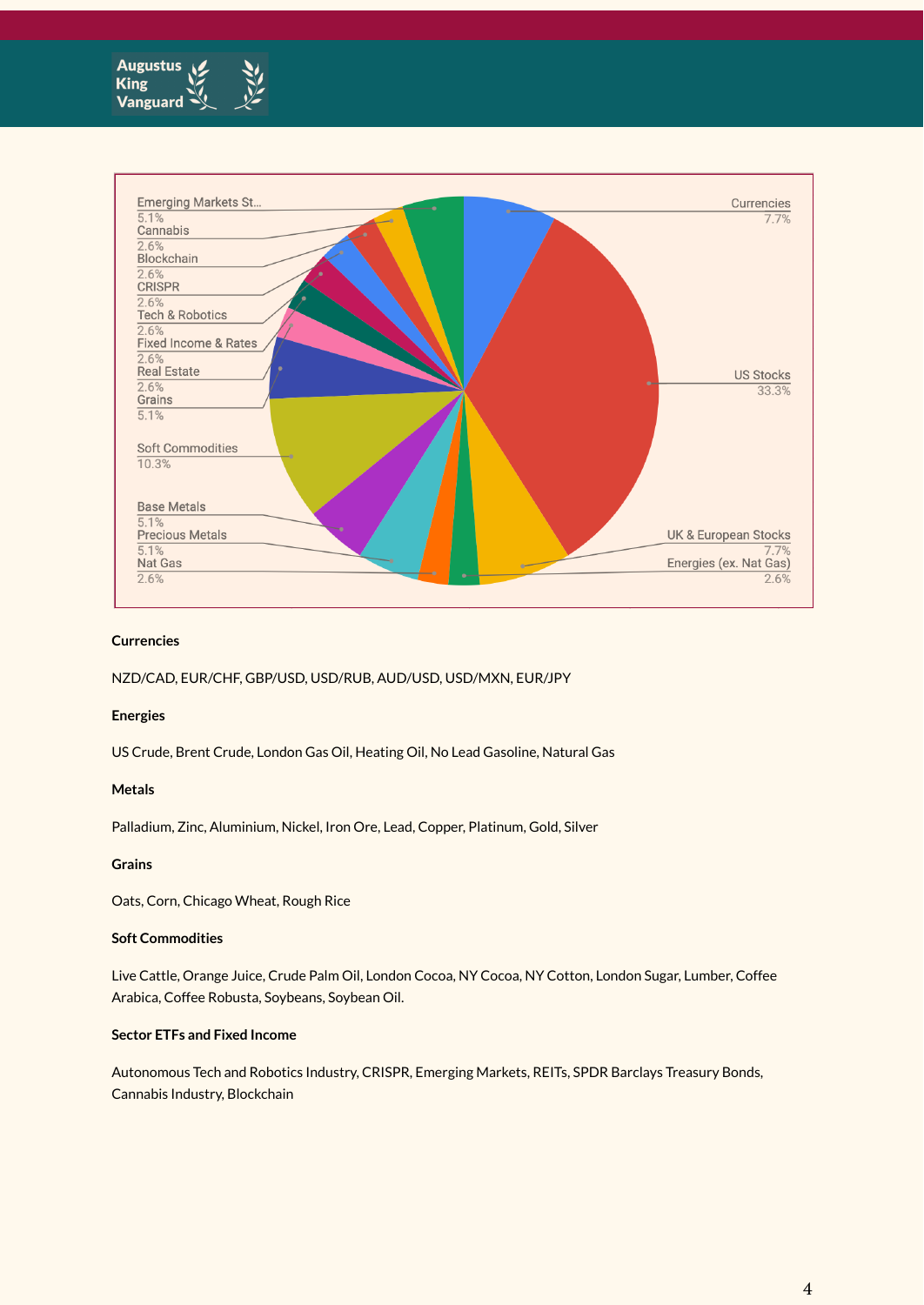

### **Frequently Asked Questions**

#### **How do the fees work?**

Fees work in 2 ways.

1) A Performance fee (incurred quarterly) - This is 20% of any net profits made. If there are no profits, then AKV doesn't get a fee. It's sometimes called an incentive fee, and is designed traditionally for the money manager to not just milk large fixed fees from investors based on their assets under management . But rather to encourage the production of actual raw profits for their investors!

e.g.

Let's say Month 1 the fund returns £700 profit to your account, Month 2 the fund is down -£200 on your account, *and Month 3 you're up £1,000.*

You would have made £1,500 over the quarter. 20% of that would be paid as your performance fee to Augustus King Vanguard, totalling £300. Which means you'd carry £1,200 profit over to the next month's account balance.

2) A Management fee (incurred quarterly) - this is 0.5% of your average assets under management over that quarter.

e.g.

So if you have an average of £20,000 under management for the past 3 months, then you'd pay £100 for that *quarter'strading. In essence, it amountsto 2% over the year.*

Both these fees are redistributed from your account to AKV automatically and will be reflected on your statements so that you can see the breakdown of everything.

This means you don't have to arrange for different payments every quarter, it's all taken care of seamlessly.

#### **Is there a minimum deposit required?**

No, this fund was set up originally to primarily trade the funds of family and close friends. As such, the emphasis is not on squeezing large deposits out of investors for the gain of the fund, but rather to provide some risk mitigating diversification to the savings of those I care about.

But if you really want an answer then I'd say the largest amount that you can currently imagine yourself losing half of and still not losing any sleep over it. But if you think you would start to sweat then lower the amount. It's important that you can comfortably withstand drawdowns on your account and stick with the fund for as long as possible, as this is where the large gains come from. Even the world renowned Warren Buffet regularly incurs 50% losing streaks twice a decade or more, but if you were to look at his track record I'm sure you'd agree it's enviable.

Yours will be too if you can stomach the drawdowns and stick with the programme.

#### **Am I able to withdraw my money whenever I like?**

Of course, although two things to be aware of are that you gain significantly more money when you leave your funds compounding in your account, than if you make regular withdrawals. Additionally, at times I may require up to 1 month's notice to be able to trade-out of open positions in which your funds might be actively invested.

#### **What is a typical expected return?**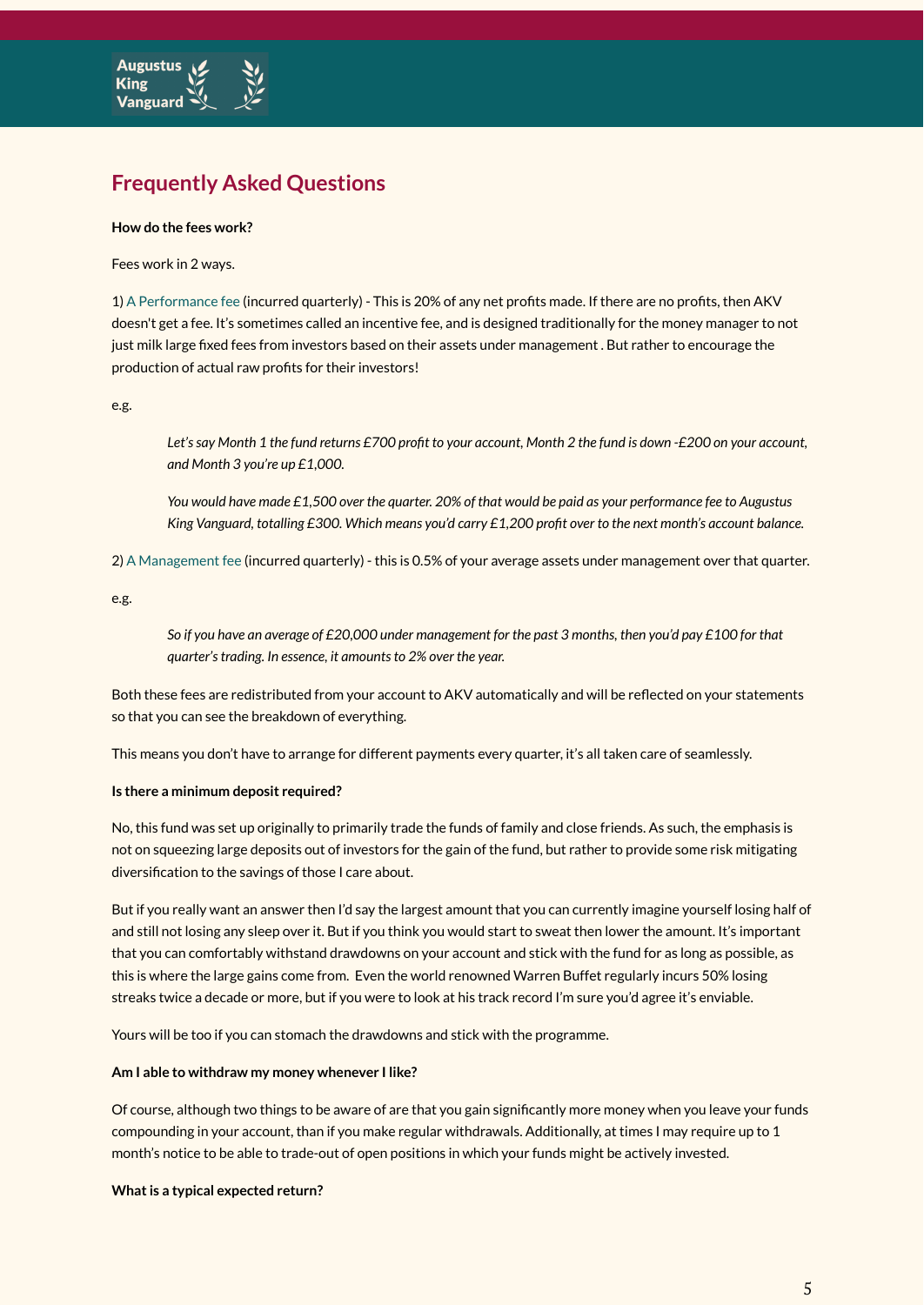

I cannot responsibly offer any accurate prediction of the future other than to say that I'm confident in the long term potential of the fund vs. the market and other benchmark indices. Anyone who says they can guarantee returns is either "full of it" or they're close friends of Bernie Madoff's and will be destined for life behind bars.

Historically, the fund aims to target returns around the 10%-30% range (or even higher). We can't rule out losing years, or even consecutive years. However, losing months and years should be contained to smaller losses, than the opposite gains of winning years, and when trends reappear this is where your fund will really pay-off.

*"But my neighboursaid he made 2,500% last week buying Dogecoin, isn't 20% per annum a bit low?"*

As happy as I am for said neighbour, I would like to issue an imperative public safety announcement about the double-edged sword of being involved in highly volatile markets such as crypto *without a risk managementstrategy.*

So many lucky punters have made a packet buying into crypto early without really knowing when they'd get out, or even understanding that they could easily lose it all. Many such people now tend to take to social media in their hordes spewing ignorance about how to become rich beyond your wildest dreams, just like them. Be careful, they might be silver tongued and alluring, but they're often not as hot as they'd have you believe.

Over the last 10 or so years that I have been involved in the world of trading, I have seen many quicker gunslingers who could out-draw the likes of most Managed Futures Advisors (such as myself). However, their bodies are all strewn outside the taverns now, and as bright and exciting as their trading careers once were, they are often short-lived without a proper risk management strategy in place.

That said, in true trend follower style I'll go on record saying that when Bitcoin or Doge or whatever the next big thing is going up, then I'll be buying it. When it's going down I'll be selling it. I don't have any emotional allegiance to it, and you'll never see me defending the "HODL" mantra on Twitter. I'll simply follow what the price and the trend is telling me, and manage risk like mad.

## "Show me the charts and I'll tell you the news."



**Bernard Baruch** 

"HODLing" (Holding On for Dear Life) is for the desperate and lazy who live in hope that their easy fortunes will fall in their lap, all the time risking money they often can't really afford to lose. If the price moves down, they don't have a plan, they just 'hodl' until it's decimated and they lose it all, or they pray it'll come back up.